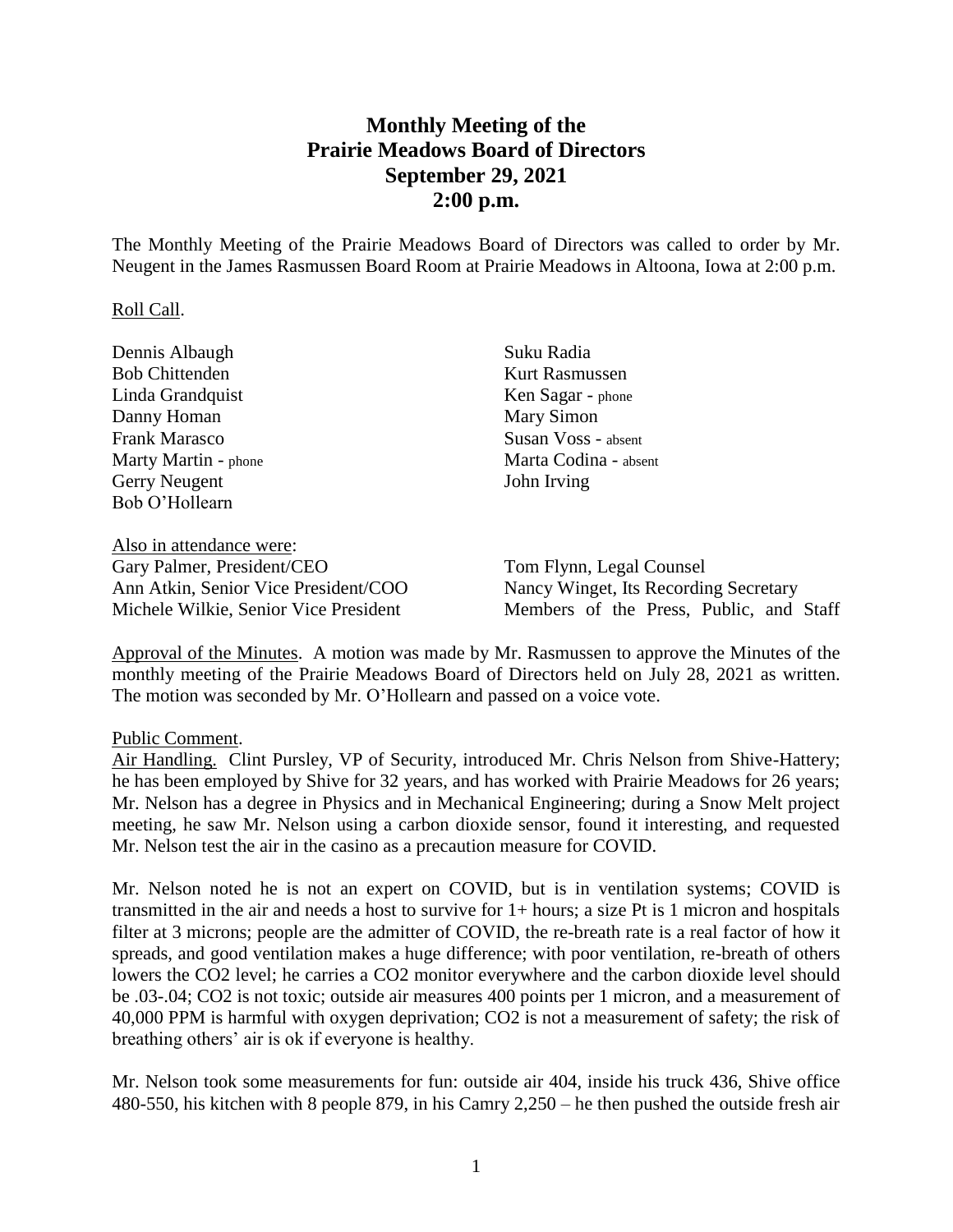vent and the count went down to 426, a restaurant 1,200; the first measurement at Prairie Meadows was 408 and varied from 406 to 398 at the two ends of the casino; the air handling unit has been in since 1999 and it circulates air every 15 minutes, seven days a week; the measurements at Prairie Meadows never came close to his own kitchen reading, and are the lowest levels he's ever seen; Prairie Meadows circulates 100% outdoor air and uses 95% filters, like surgery rooms use; this is an incredible environment; in the new casino section, the air flow is in the floor and it's a one pass through – hospitals don't have this type of system!

The Board commented that this was an amazing and interesting report, and Mr. Palmer noted the investment in the HVAC system has paid off.

Triple A Report. Ms. Atkin said Triple A made a surprise inspection of the hotel and tested nine places in three rooms, using cotton swabs; the rooms received a 100% pass on all nine spot checks and the report noted the rooms were excellent and clean; Triple A gave us a 3 Diamond design and will list the hotel as inspectional clean; staff was very pleased with the report.

Recognition. Mr. Palmer reported that Mr. Radia will be recognized as a "Sage over 70" in November.

Financials. Elaine Castelline, Vice President of Finance/CFO, reviewed the August YTD financials, noting we'll pay out \$15.9 million to our stakeholders (Polk County, City of DM, Altoona, schools), employees were paid for seven weeks during shut down in 2020, and those not recalled received benefits for 20 weeks; we're looking at a \$215 million year!

| <b>Performance Goals - August YTD</b> |                  |                  |                    |  |
|---------------------------------------|------------------|------------------|--------------------|--|
|                                       | 2021             | 2020             | 2019               |  |
| Net Revenue                           | $$164.8$ million | $$92.9$ million* | $$146.8$ million** |  |
| Gaming/Wagering Taxes                 | \$37.9 million   | \$21.4 million   | \$34.1 million     |  |
| Payroll Expenses                      | \$31.6 million   | \$29.6 million   | \$41.2 million     |  |
| <b>Operating Expenses</b>             | \$40.3 million   | \$40.5 million   | \$42.4 million     |  |
| Net Income before Community Benefit   | \$54.9 million   | \$1.4 million    | \$29.1 million     |  |

\*PM was closed for 90 days, and when we reopened in June, not all venues were open. \*\* The Sports Book opened in August.

Total Revenue, August YTD. Casino \$151.7 million; Sports Book \$8.2 million; F&B \$4.3 million; Pari-Mutuel \$3.0 million; Other \$3.2 million; Hotel and Conference Center \$2.7 million; each area exceeded the upside revenue budget.

Top August Revenue Performing Areas – Most Recent 4 years, and all-time Record August for the following areas: Slots, Paddock, Prairie Coffee Company, Casino.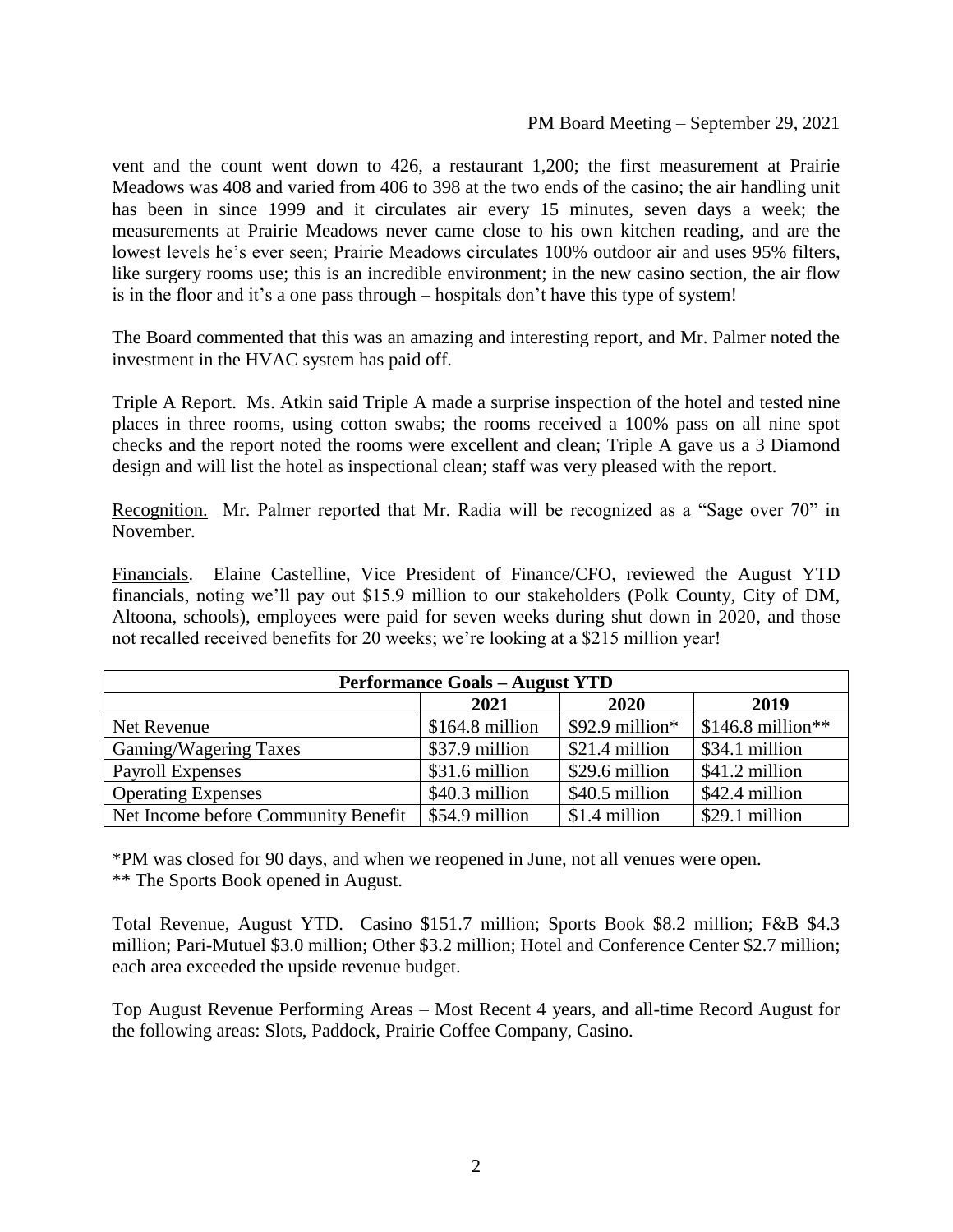|                   | PM Board Meeting – September 29, 2021 |
|-------------------|---------------------------------------|
|                   |                                       |
| . 2021 VTD August |                                       |

| <b>Iowa Market - 2021 YTD August</b> |                  |  |  |
|--------------------------------------|------------------|--|--|
| Prairie Meadows                      | \$151.8 million  |  |  |
| Horseshoe                            | $$135.5$ million |  |  |
| Ameristar II                         | \$120.5 million  |  |  |
| Riverside                            | \$85.1 million   |  |  |
| Isle – Waterloo                      | \$63.6 million   |  |  |
| Harrah's                             | \$48.9 million   |  |  |
| Lakeside                             | \$35.6 million   |  |  |
| Wild Rose Jefferson                  | \$24.1 million   |  |  |

| <b>Surrounding Markets August YTD</b> |                             |  |  |
|---------------------------------------|-----------------------------|--|--|
|                                       | <b>August 2021 vs. 2019</b> |  |  |
| <b>Prairie Meadows</b>                | $+9.6%$                     |  |  |
| St. Louis                             | $-0.8%$                     |  |  |
| <b>Kansas City</b>                    | $+8%$                       |  |  |
| <b>Omaha/Council Bluffs</b>           | $+14%$                      |  |  |
| <b>Quad Cities</b>                    | $+17.6%$                    |  |  |

Sportsbook – YTD August 2021. The Iowa casino average Hold is 6.9% and PM's average Hold is 5.9%; starting January 2021, guests no longer had to sign up at a casino to get an account; Wm. Hill was purchased by Caesar's August 1, 2021. Mr. Palmer said we had the choice to remain with Wm. Hill or to with Caesar's, and we went with Caesar's as it does a lot of advertising; changes were made, to our benefit, in the contact; if a guest has a PM promo code with Caesar's and uses it, we get credit; there's a lot of competition and each Sports Book offers different perks each week and people "shop"; we're not sure of the whole affect.

|                        | 2021 Wagering<br><b>Handle</b> | 2020 Wagering<br><b>Handle</b> | <b>2021 Net</b><br><b>Handle</b> | <b>2020 Net</b><br><b>Handle</b> |
|------------------------|--------------------------------|--------------------------------|----------------------------------|----------------------------------|
| <b>Prairie Meadows</b> | $$128.1$ million               | \$78.0 million                 | \$7.6 million                    | \$3.8 million                    |
| lowa                   | $$996.3$ million               | \$228.9 million                | \$68.5 million                   | $$11.6$ million                  |

The Board commented that this was a great report.

Racing Update. Derron Heldt, Vice President of Racing, reported on the Mixed Meet:

- September 25 was the last day of Racing, and it was Iowa Classic Day all Iowa-bred horses; 12 races – 8 Thoroughbred and 4 Quarter Horse.
- Handle. Thoroughbred on-track +\$780,000 and off-track +\$5,836,000. Quarter Horse ontrack +\$67,000 and off-track -\$729,000.
- Race days: 67 in 2020, 84 in 2021.
- We had two JACKPOT Pick 5 promotions this year, totaling \$4.7 million.
- Field Size: Thoroughbreds:  $2020 = 6.79$ ,  $2021 = 6.46$ .
	- Quarter Horses:  $2020 = 7.3$ ,  $2021 = 7.0$ .
- Some races didn't fill well this year, and we'll look at that for next year.